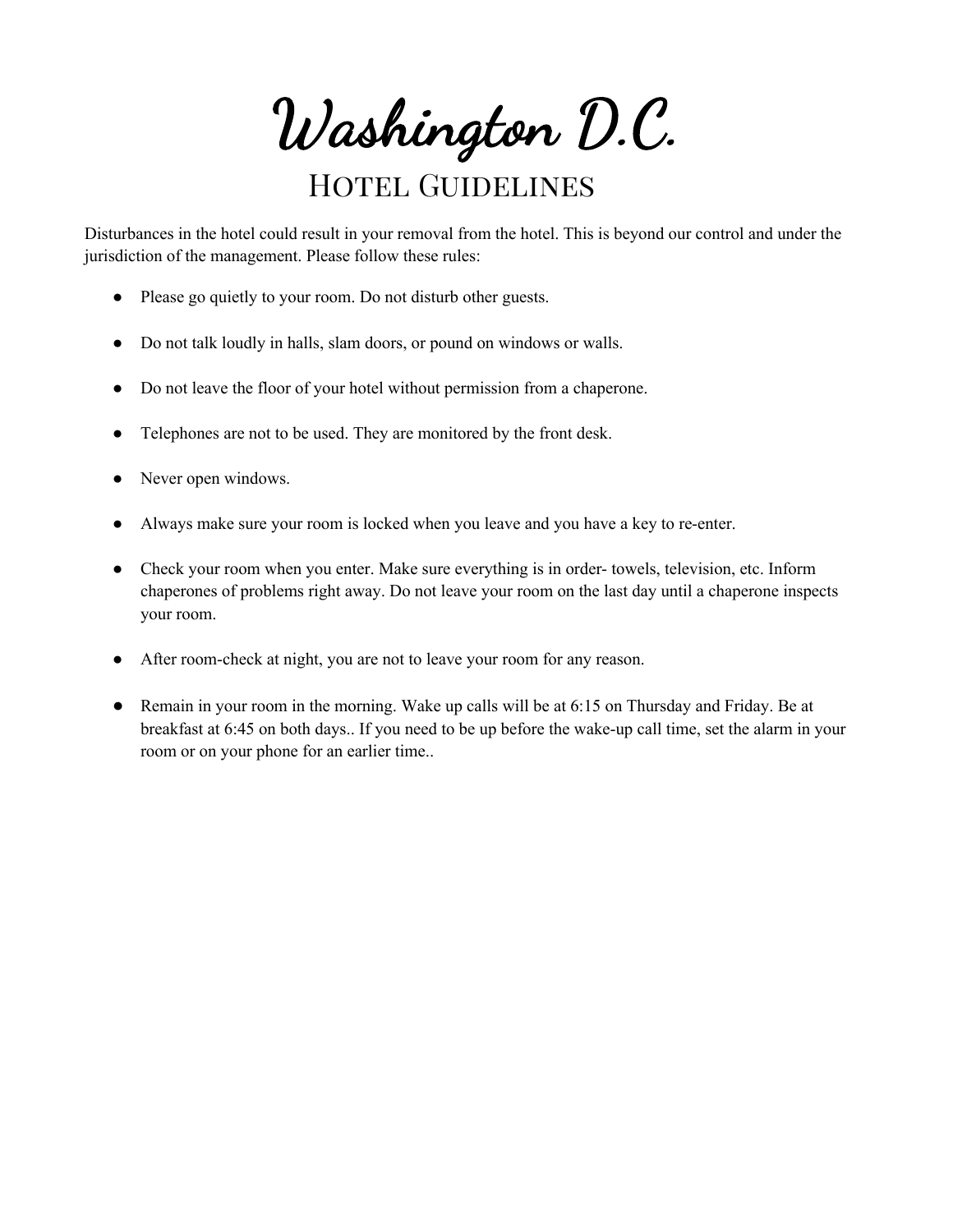Washington D.C.

## MOTORCOACH SAFETY

- Students will ride **only** in the bus they were assigned.
- Glass bottles and containers are prohibited. All drinks must have a twist-on lid. **NO DAIRY PRODUCTS**- milk, milkshakes, ice cream!!!
- **ABSOLUTELY NO ENERGY DRINKS**!!!!! These will be confiscated if seen at ANY point of the trip!!
- **Stop and listen** when directions are being given by the tour director or chaperones. This means: stop talking and turn off music, games, movies, etc. and give the tour guide or chaperone your undivided attention.
- Always stay seated when the bus is moving. No exceptions.
- Do not yell or scream.
- Snacks are fine, but do not make a mess.
- Keep the bus clean at all times.
- The rest room on the bus is for *emergencies only*!!
- No flash photography on the bus.
- Do not put your feet on the seat at any time.
- Bus chaperones reserve the right to assign seating on the bus at any time. Seating at night will be boy/boy and girl/girl, and assigned by the chaperones.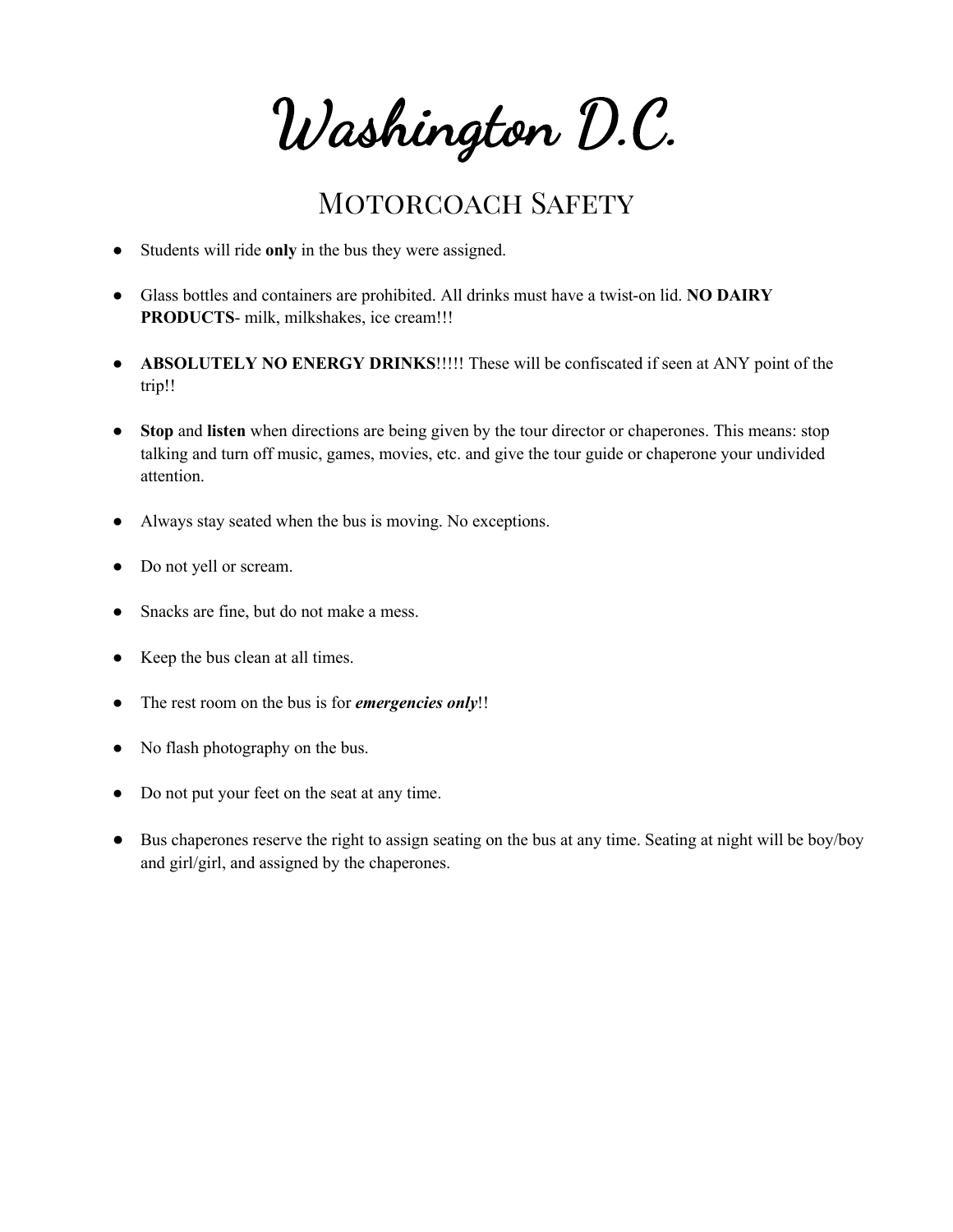Washington D.C.

## General Travel Tips

- Be sure to clearly label all of your luggage belongings.
- Bags will be inspected before boarding and are subject to inspection at any time.
- Please inform the chaperone of any medical condition that you have, or of any medication that you are currently taking. All medications will be held by the chaperones. Medications must be in their original packaging, with dosage instructions provided to the chaperones at drop-off.
- Bring appropriate clothing (sweatshirts and jeans) and rain gear just in case of inclement weather. Keep your rain gear and sweatshirts/jackets with you on the bus- NOT under the bus!
- Bring drinks and snacks from home, do not plan on buying these snacks at any of the rest stops. Again-ABSOLUTELY NO ENERGY DRINKS!!!! These will be confiscated if seen at ANY point of the trip!!
- Try to get as much sleep as possible. We follow the itinerary regardless of your condition.
- Pay attention to weather forecasts to help you choose the appropriate clothing.
- The BUDDY SYSTEM- Students should remain with at least one other student at all times during the trip. This applies to all public areas- restaurants, hotels, restrooms, or ANYWHERE WE GO DURING THE TRIP. We cannot stress this point enough. SAFETY is our number one priority.

REMEMBER! There is safety in numbers!!!